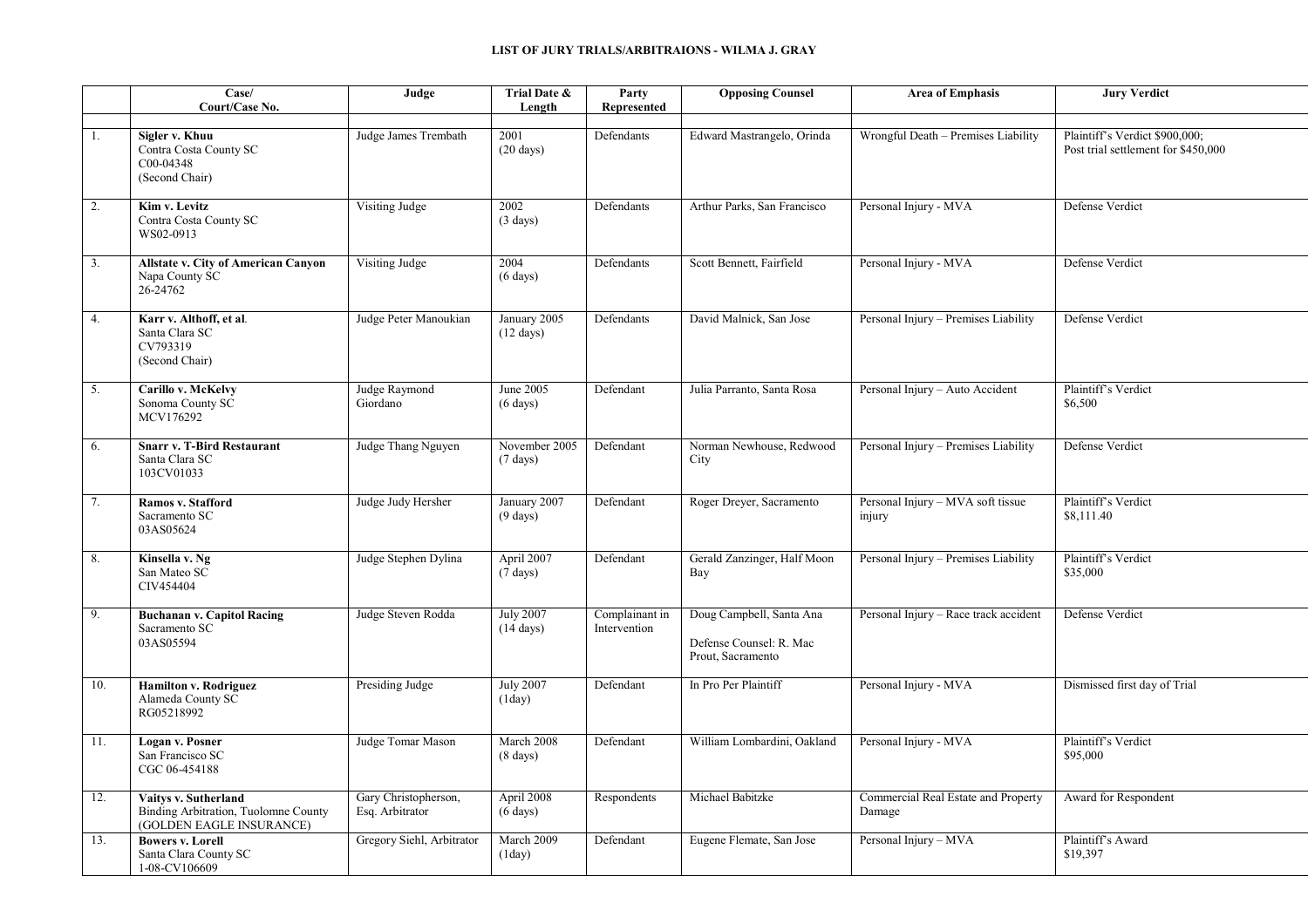| 14. | Robles v. Rahman<br>Alameda County SC<br>RG08369359                                                                                              | Judge Patrick Zika                                    | December,<br>2009<br>$(7 \text{ days})$    | Defendant                          | Thomas Paoli,<br>San Francisco                                                                   | Personal Injury - MVA                                                                                      | Plaintiff's Verdict \$63,793.71                                                                                                     |
|-----|--------------------------------------------------------------------------------------------------------------------------------------------------|-------------------------------------------------------|--------------------------------------------|------------------------------------|--------------------------------------------------------------------------------------------------|------------------------------------------------------------------------------------------------------------|-------------------------------------------------------------------------------------------------------------------------------------|
| 15. | <b>Williams v. Constitution Drive</b><br>Investors, Inc.<br>San Mateo County SC<br>CIV471580<br>(GOLDEN EAGLE INSURANCE)                         | Judge Beth Freeman                                    | February, 2010<br>$(14 \text{ days})$      | Defendant                          | Thomas Orvis,<br>Mountain View                                                                   | Commercial Lease Agreement and<br>Property Damage                                                          | Defense Verdict                                                                                                                     |
| 16. | Zukerkorn v. Peninsula Golf &<br><b>Country Club</b><br>Alameda County SC<br>RG08396373<br>(GOLDEN EAGLE INSURANCE)                              | Judge Ronnie McLaren                                  | April 2010<br>$(10 \text{ days})$          | Defendant                          | Shana Rahman and Anthony<br>David, San Francisco                                                 | Personal Injury- Golf course accident                                                                      | Defense Verdict                                                                                                                     |
| 17. | Davidson & Licht v. Terra Nova<br>Industries<br><b>Binding Arbitration, Contra Costa</b><br>County<br>(GOLDEN EAGLE INSURANCE)                   | Neil R. Bardack, Esq.                                 | July, 2010<br>$(2 \text{ days})$           | Respondent                         | Stephen Squillario,<br>Oakland                                                                   | Property damage claim due to theft of<br>watches from jewelry cabinet                                      | Award for Claimant                                                                                                                  |
| 18. | Hart v. StorQuest<br>Alameda County SC<br>RG05236587<br>(GOLDEN EAGLE INSURANCE)                                                                 | Judge Kenneth M. Burr                                 | November 2010<br>$(26 \text{ days})$       | Defendant                          | Marvin Lewis,<br>San Rafael                                                                      | Personal Injury - Slip and Fall<br>Premises Liability                                                      | Plaintiff's Verdict \$615,686.<br>after post trial motions                                                                          |
| 19. | Mark Klein v. Allstate Insurance,<br><b>Binding Arbitration, Contra Costa</b><br>County                                                          | Judge Richard Flier,<br>(Ret.)<br><b>ADR Services</b> | March, 2011<br>$(6 \text{ days})$          | Respondent                         | In pro per, Mark Klein                                                                           | Personal Injury claim under the<br>Underinsured Motorist provision of<br>Klein's Auto policy with Allstate | Award for Claimant for \$27,154                                                                                                     |
| 20. | <b>Luttrell v. Island Pacific Supermarket</b><br>Alameda County SC<br>RG09469504<br>(GOLDEN EAGLE INSURANCE)                                     | Judge Wynne Carvill                                   | May, 2011<br>$(8 \text{ days})$            | Defendant                          | Howard Melamed<br>Walnut Creek                                                                   | Personal Injury - Premises Liability                                                                       | Plaintiffs verdict \$412,774<br>Reduced to \$207,057<br>after post trial motions                                                    |
| 21. | Taylor v. Brand Scaffold Rental &<br>Erection, Inc.<br>Alameda County SC<br>RG09456809                                                           | Judge George Hernandez                                | July, 2011<br>$(6 \text{ days})$           | Defendant                          | Thomas LemMon<br>Oakland                                                                         | Personal Injury - slip and fall on<br>scaffold steel planks - Negligence                                   | Defense Verdict                                                                                                                     |
| 22. | <b>Bashir v. Hardesty</b><br>Alameda County SC<br>HG10521737                                                                                     | Judge Robert McGuiness                                | <b>August</b> , 2011<br>$(8 \text{ days})$ | Defendant                          | <b>Stephen Cornet</b><br>Oakland                                                                 | Personal Injury - MVA                                                                                      | Plaintiff's verdict for \$11,740                                                                                                    |
| 23. | Cole v. Vink, et al.<br>Cross-complaint Wend Defendants v.<br>David Tyler<br>Stanislaus County SC<br>Case No. 352861<br>(GOLDEN EAGLE INSURANCE) | Judge Roger Beauchesne                                | November,<br>2011<br>$(24 \text{ days})$   | Cross-<br>Defendant<br>David Tyler | Randall Scarlett for plaintiff,<br>San Francisco<br>George Arata for Wend<br>Defendants, Modesto | Personal Injury - premises liability<br>Pickup truck versus grape gondola.                                 | Defense verdict for cross-defendant<br>David Tyler<br>(Plaintiff's verdict against Wend<br>Defendants for 95% of<br>\$10.6 million) |
| 24. | <b>Jower v. McGlinchy</b><br>Alameda County SC<br>Case No. VG09444153                                                                            | Judge Delbert Gee                                     | January, 2012<br>$(12 \text{ days})$       | Defendants                         | Anna Dubrovsky and Lenore<br>Shefman,<br>San Francisco                                           | Personal Injury – car versus bicycle                                                                       | Plaintiff's verdict for \$219,157                                                                                                   |